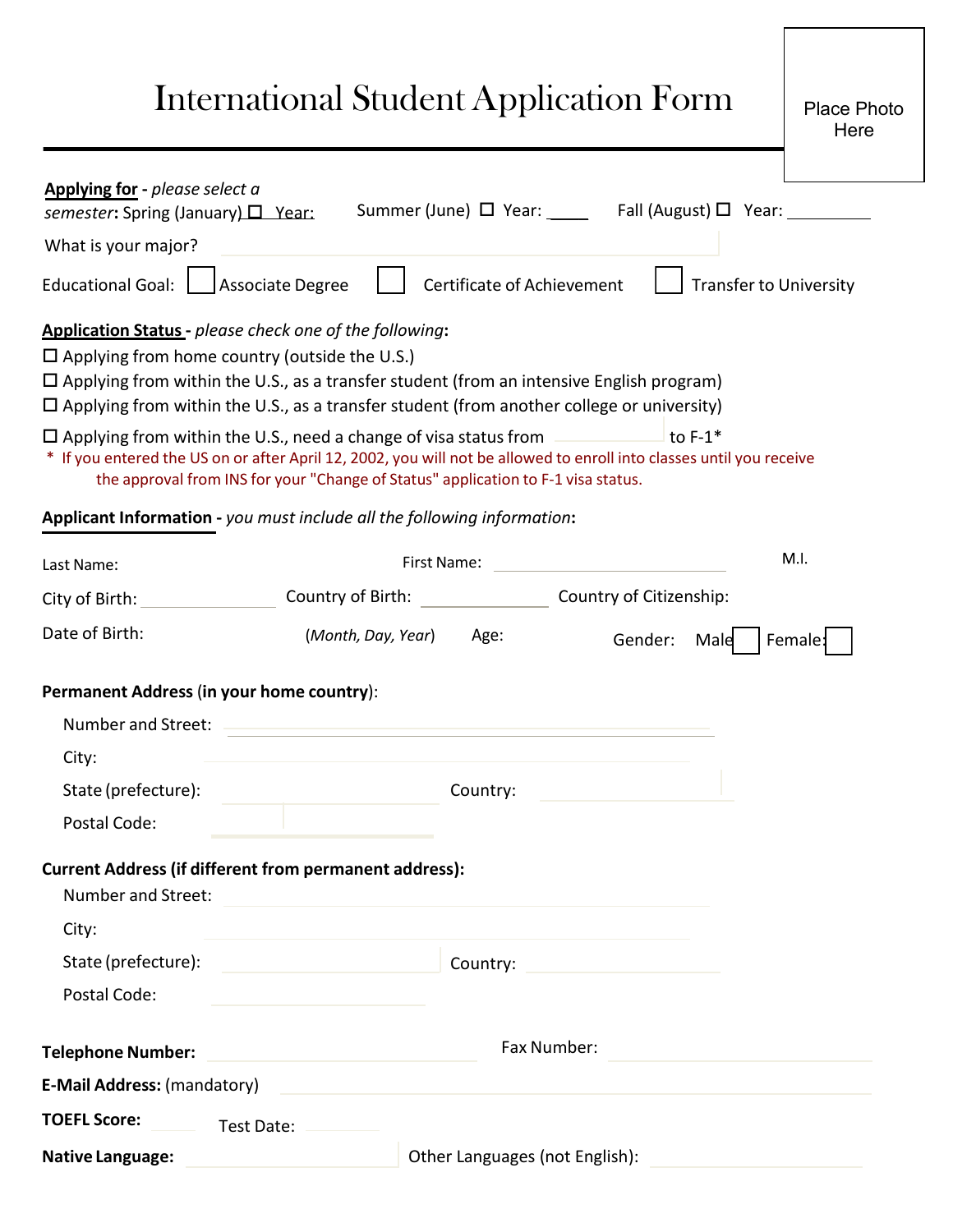## **Marital Status:** Single □ Married □

| * Will your spouse and/or children be accompanying you to the U.S.? Yes $\square$ No $\square$ |  |
|------------------------------------------------------------------------------------------------|--|
|                                                                                                |  |

\* *If yes, please complete the following***:**

## **Dependent 1:**

| Last Name:                                      | First Name:                                                                                                                                                  |  |
|-------------------------------------------------|--------------------------------------------------------------------------------------------------------------------------------------------------------------|--|
| Relationship to Applicant:                      | Date of Birth:                                                                                                                                               |  |
| Country of Citizenship:                         | Country of Birth:<br>the control of the control of the control of the control of                                                                             |  |
| <b>Dependent 2:</b>                             |                                                                                                                                                              |  |
| Last Name:                                      | First Name:                                                                                                                                                  |  |
|                                                 | Relationship to Applicant: Network and the set of the set of the set of the set of the set of the set of the s<br>Date of Birth: National Property of Birth: |  |
| Country of Citizenship:                         | Country of Birth: -                                                                                                                                          |  |
| Dependent 3:                                    |                                                                                                                                                              |  |
| Last Name:                                      | First Name:                                                                                                                                                  |  |
| Relationship to Applicant:                      | Date of Birth:                                                                                                                                               |  |
| Country of Citizenship:                         | Country of Birth:<br>the control of the control of the control of                                                                                            |  |
| Name:<br>City and Country:<br>Year Graduated:   | Degree or Level Completed:                                                                                                                                   |  |
| <b>College or University (if any)</b>           |                                                                                                                                                              |  |
| Name:                                           |                                                                                                                                                              |  |
| City and Country:<br>Degree or Level Completed: |                                                                                                                                                              |  |
| Year Graduated:                                 |                                                                                                                                                              |  |
| Intensive English School (in the US, if any)    |                                                                                                                                                              |  |
| Name:                                           |                                                                                                                                                              |  |
| Address:                                        |                                                                                                                                                              |  |
| Date Completed:                                 | Level Completed:                                                                                                                                             |  |
|                                                 | For Transfer Students Only (from an intensive English program or college/university in the U.S.)                                                             |  |
| <b>SEVIS ID Number:</b>                         | Please make sure to inform your current school of your intention to transfer to Palomar College and                                                          |  |

**Please make sure to inform your current school of your intention to transfer to Palomar College and ask the Designated School Official to complete the Transfer Clearance form.**